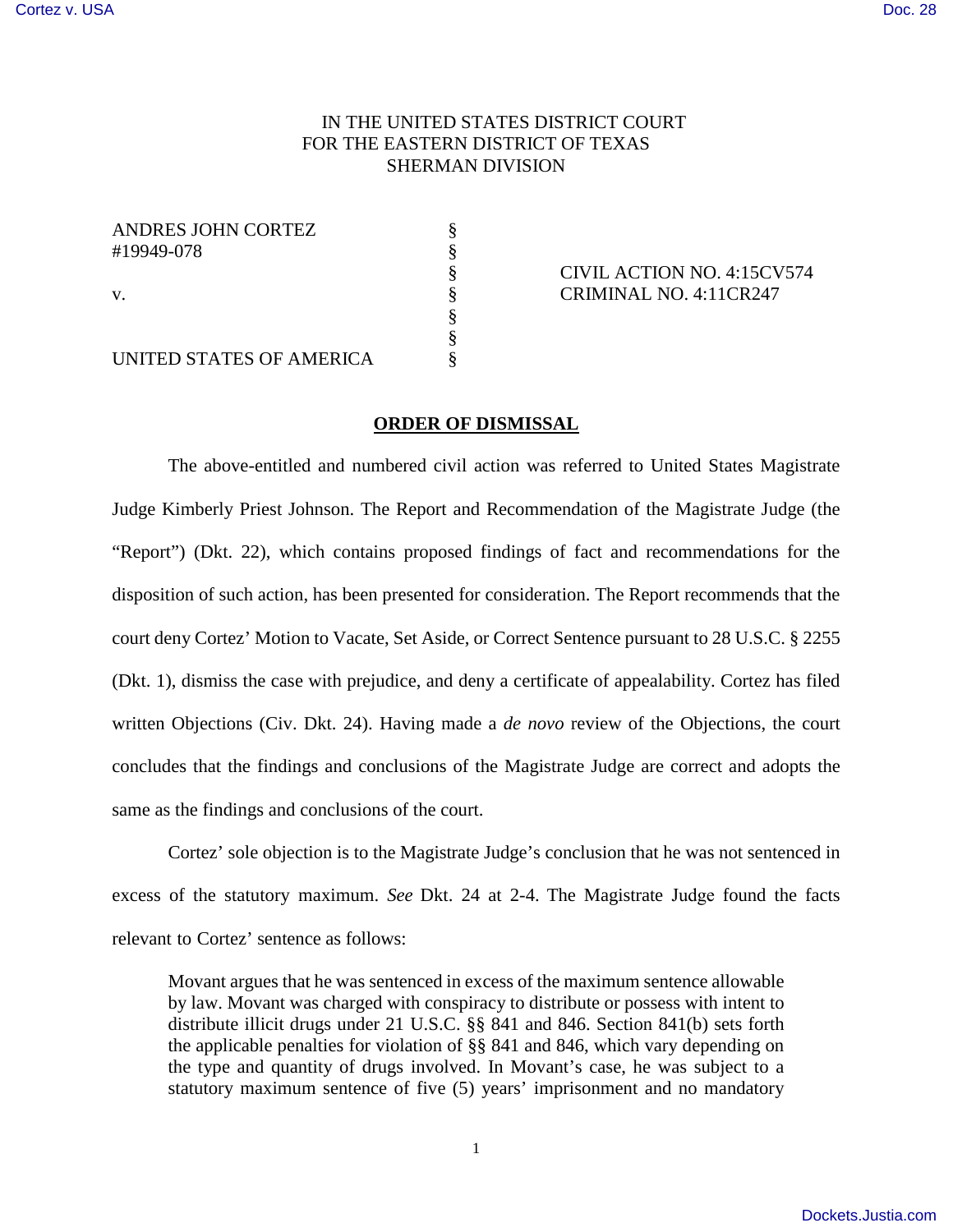minimum if the conspiracy involved less than fifty (50) kilograms of marijuana and no other illicit substance. *See* 21 U.S.C. § 841 (b)(1)(D). He was subject to a mandatory minimum sentence of ten (10) years' and a maximum of life imprisonment if the conspiracy involved five (5) kilograms or more of cocaine, fifty (50) grams or more of methamphetamine, or five hundred (500) grams or more of a mixture or substance containing methamphetamine. *See* 21 U.S.C. § 841  $(b)(1)(A).$ 

The jury's special verdict found Movant guilty of conspiracy and held him responsible for five hundred (500) grams or more of a mixture or substance containing methamphetamine and less than fifty (50) kilograms of marijuana. *See*  Crim. Dkt. 302.

Dkt. 22 at 7. Cortez does not dispute these factual findings. However, he renews his argument that "the jury's type and quantity finding as to the marijuana dictates the applicable sentencing range. Thus, he argues his sentence should have been capped at five (5) years' imprisonment." *Id.* 

Cortez' argument is based on an erroneous interpretation of the Supreme Court's holding in *Edwards v. United States*, 523 U.S. 511, 513–15 (1998).[1](#page-1-0) *See* Dkt. 24 at 2-4. In *Edwards*, two defendants challenged the sentences imposed by a judge following their convictions under 21 U.S.C. §§ 841 and 846. *Id.* at 513. The defendants had been found guilty of participation in a drug conspiracy involving cocaine and/or cocaine base (crack) by a general jury verdict. *Id.* Since the indictment permitted conviction for a conspiracy involving either cocaine or crack, the defendants argued the judge's sentences were unlawful insofar as they were based upon crack, which the Sentencing Guidelines treated more severely than cocaine. *Id.* The issue before the Court was whether judge or jury was responsible for determining the type and quantity of drugs involved in a multi-drug conspiracy for the purpose of determining "relevant conduct" at sentencing. *Id.* at 513-14. The Court explained, "[t]he Sentencing Guidelines instruct *the judge* in a case like this one to determine both the amount and the kind of 'controlled substances' for which a defendant

<span id="page-1-0"></span><sup>1</sup> Cortez also relies on *United States v. Riley*, 142 F.3d 1254, 1256 (11th Cir. 1998), in which the Eleventh Circuit applied, but did not expand, the holding in *Edwards* to a drug conspiracy case that was "virtually identical" to the case at issue in *Edwards.*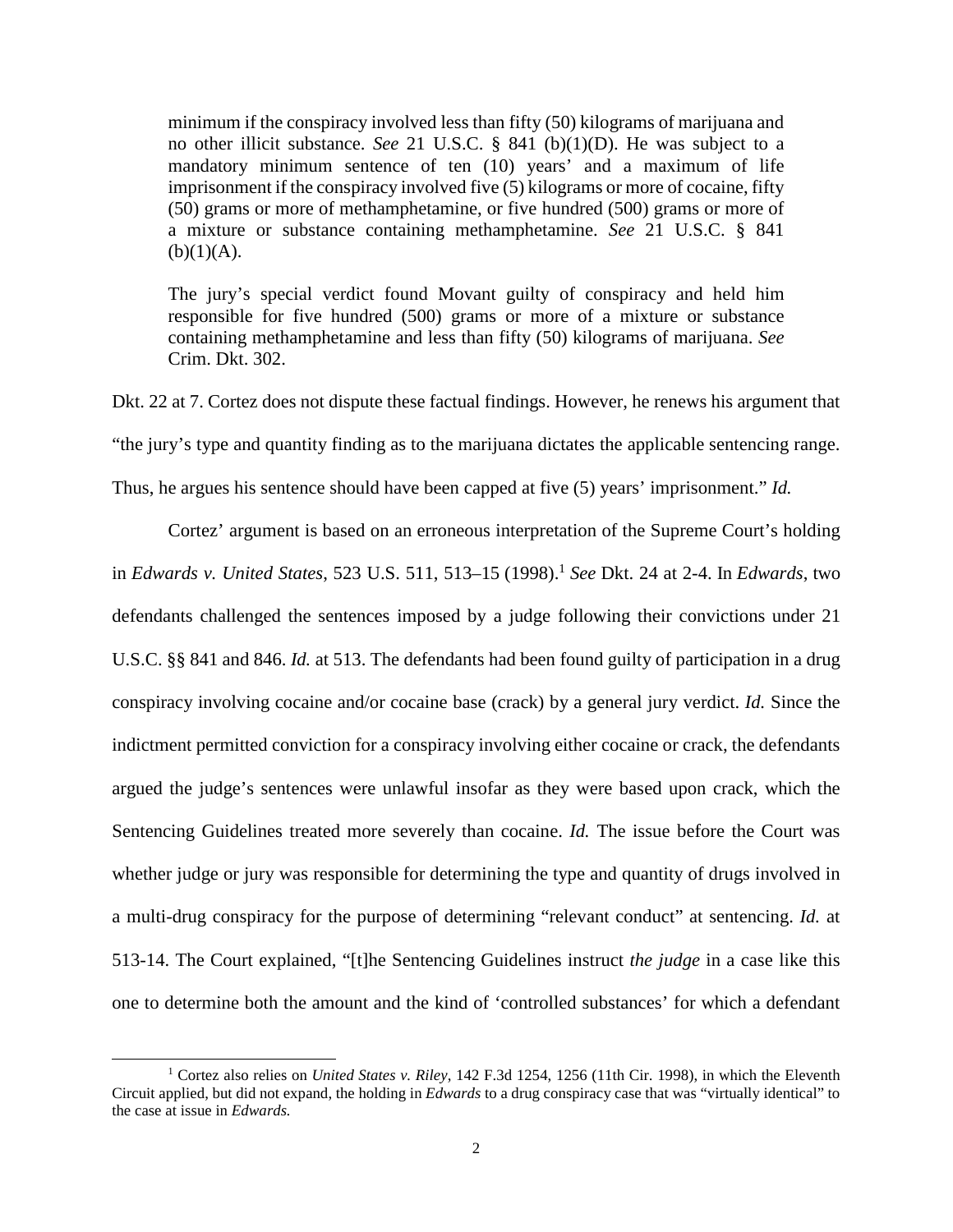should be held accountable—and then to impose a sentence that varies depending upon amount and kind." *Id.* Because the trial judge had done so, the defendants' sentences were upheld. *Id.* 

The Court also explained the significance of the fact that, in *Edwards*, the relevant Guidelines sentencing range and statutory maximum penalties were the same for a conspiracy involving cocaine, crack, or both, given the quantities of drugs attributed to each defendant. *Id.* at 514-15. The Court noted the case might have turned out differently "if it were possible to argue, say, that the sentences imposed exceeded the maximum that the statutes permit for a cocaine-only conspiracy. That is because a maximum sentence set by statute trumps a higher sentence set forth in the Guidelines." *Id.* at 515 (citing *United States v. Orozco-Prada,* 732 F.2d 1076, 1083-84 (2d Cir. 1984) (explaining that a court may not sentence a defendant under statutory penalties for cocaine conspiracy when the jury may have found a marijuana-only conspiracy, which carried a less stringent penalty)). Thus, the Court carved out an exception to its own rule applicable when, as in the instant case, conviction of conspiracy involving one charged drug type and quantity allows for a sentence above the statutory maximum for another.

The Court of Appeals for the Sixth Circuit interpreted the *Edwards* exception in *United States v. Dale*, 178 F.3d 429, 433 (6th Cir. 1999), explaining, "[t]he implication . . . is that the shorter maximum sentence should be used if the verdict is merely general, rather than specific, and the one drug allows for a sentence above the maximum for another charged drug. This implication is strengthened by the Court's approving reference to [*Orozco-Prada*, 732 F.2d at 1083-84], which held that following a general jury verdict on a conspiracy to distribute both cocaine and marijuana, a court may not sentence a defendant under the statutory penalties for cocaine conspiracy, as the jury may have found only a marijuana conspiracy."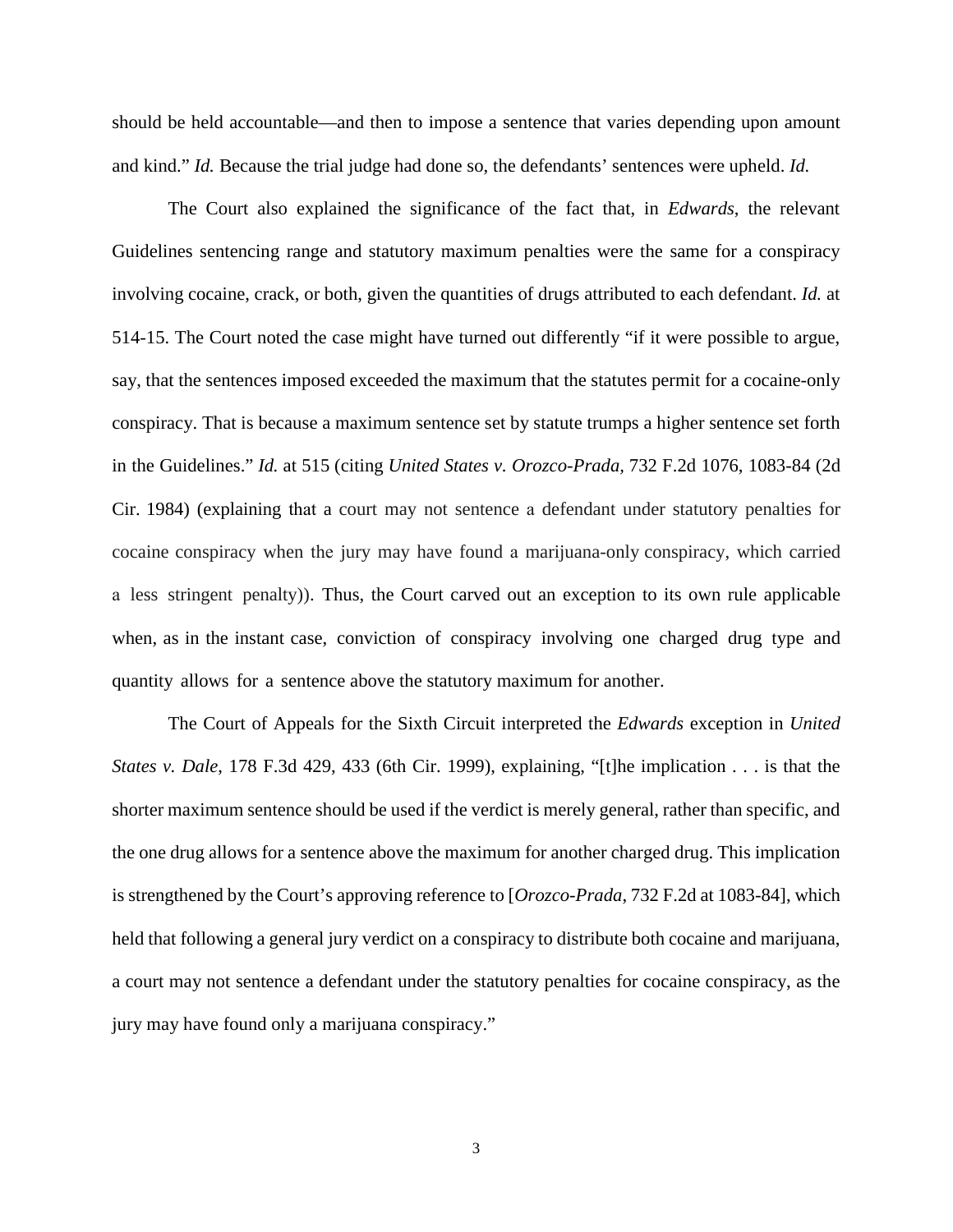In the instant case, Cortez was convicted by special verdict of conspiracy to distribute or possess with intent to distribute five hundred (500) grams or more of a mixture or substance containing methamphetamine and less than fifty (50) kilograms of marijuana. *See* Crim. Dkt. 302. Cortez argues the exception in *Edwards* precluded imposition of a sentence based on the jury's type and quantity finding as to methamphetamine because the applicable sentencing range for a conspiracy involving methamphetamine is longer than for a marijuana-only conspiracy. However, *Edwards* only limits a judge's sentencing discretion when a defendant is charged with conspiracy covering multiple drugs, one charged drug allows for a sentence above the maximum for another charged drug, *and the jury verdict is merely general rather than specific*. In such instances, a defendant's sentence may not exceed the shortest maximum dictated by the drug types and quantities alleged in the charging document. *See Dale*, 178. F.3d at 433 (interpreting *Edwards*); *see also United States v. Cooper*, 966 F.2d 936, 940 (5th Cir. 1992) ("a sentencing judge faced with a conviction on a count that charged the violation of more than one statute, but where the jury failed to specify the violation found, is limited to imposing a sentence that does not exceed the maximum penalty under the statute providing the least severe punishment."). On the other hand, when the jury returns a special verdict holding a defendant responsible for specific drug types and quantities, the judge need not limit the sentence to the shortest maximum. Rather, the judge may impose any sentence within the statutory range or ranges dictated by the jury's specific type and quantity findings. *See Dale*, 178. F.3d at 433.

The Magistrate Judge reasoned:

[T]he jury found by special verdict that Movant was responsible for five hundred (500) grams or more of a mixture or substance containing methamphetamine and less than fifty (50) kilograms of marijuana. Because the jury's type and quantity findings were unambiguous, the district judge was not limited to sentencing Movant based on the drug carrying the lowest penalty—marijuana. Rather, the district judge had authority to impose a sentence up to, but not exceeding the maximum dictated by